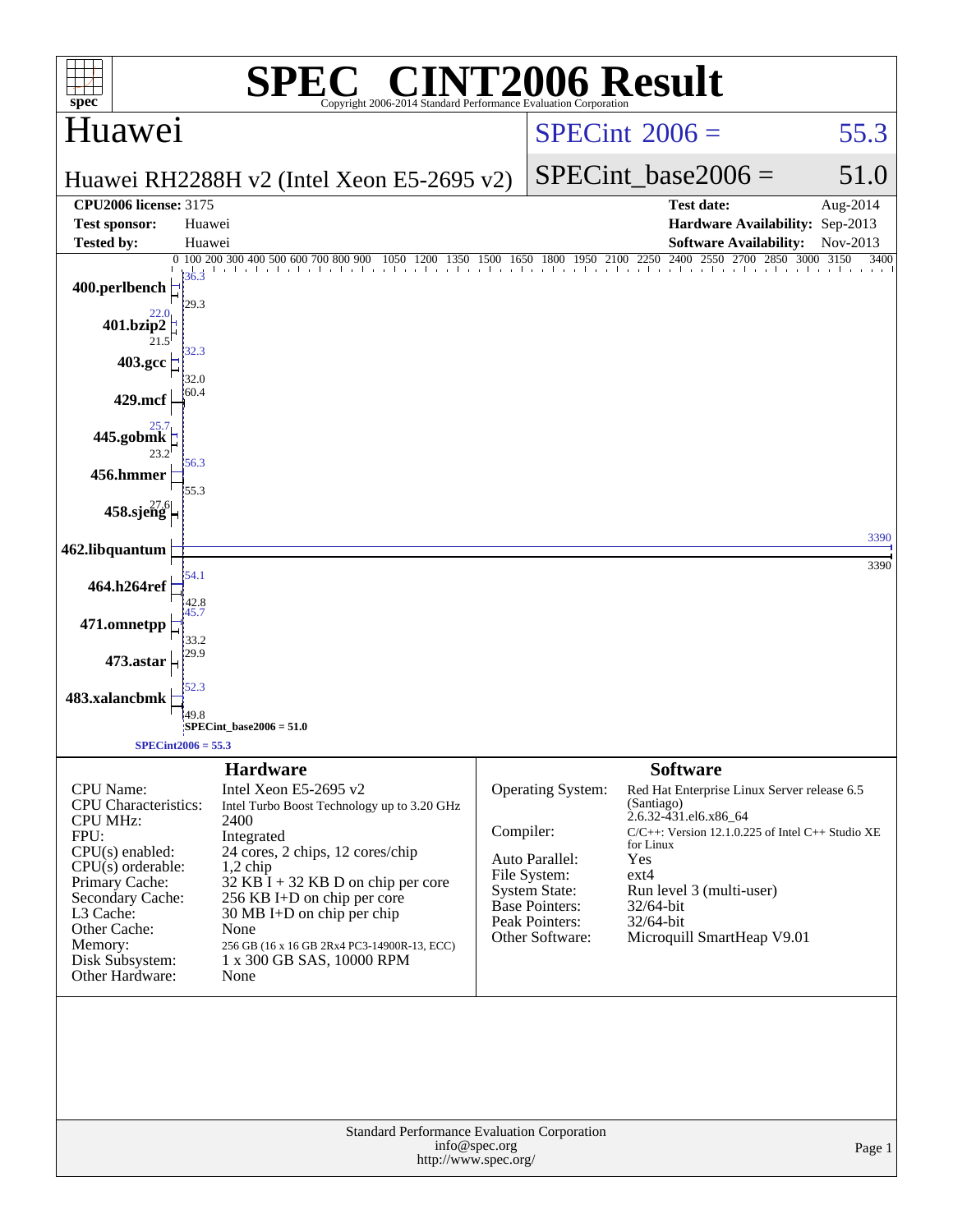

# **[SPEC CINT2006 Result](http://www.spec.org/auto/cpu2006/Docs/result-fields.html#SPECCINT2006Result)**

## Huawei

# $SPECint2006 = 55.3$  $SPECint2006 = 55.3$

Huawei RH2288H v2 (Intel Xeon E5-2695 v2)

SPECint base2006 =  $51.0$ 

**[CPU2006 license:](http://www.spec.org/auto/cpu2006/Docs/result-fields.html#CPU2006license)** 3175 **[Test date:](http://www.spec.org/auto/cpu2006/Docs/result-fields.html#Testdate)** Aug-2014

**[Test sponsor:](http://www.spec.org/auto/cpu2006/Docs/result-fields.html#Testsponsor)** Huawei **[Hardware Availability:](http://www.spec.org/auto/cpu2006/Docs/result-fields.html#HardwareAvailability)** Sep-2013 **[Tested by:](http://www.spec.org/auto/cpu2006/Docs/result-fields.html#Testedby)** Huawei **[Software Availability:](http://www.spec.org/auto/cpu2006/Docs/result-fields.html#SoftwareAvailability)** Nov-2013

#### **[Results Table](http://www.spec.org/auto/cpu2006/Docs/result-fields.html#ResultsTable)**

|                                                                                                                 | <b>Base</b>    |              |                |       |                |       | <b>Peak</b>    |              |                |              |                |              |
|-----------------------------------------------------------------------------------------------------------------|----------------|--------------|----------------|-------|----------------|-------|----------------|--------------|----------------|--------------|----------------|--------------|
| <b>Benchmark</b>                                                                                                | <b>Seconds</b> | <b>Ratio</b> | <b>Seconds</b> | Ratio | <b>Seconds</b> | Ratio | <b>Seconds</b> | <b>Ratio</b> | <b>Seconds</b> | <b>Ratio</b> | <b>Seconds</b> | <b>Ratio</b> |
| $ 400$ .perlbench                                                                                               | 334            | 29.3         | 334            | 29.3  | 334            | 29.3  | 269            | 36.3         | 269            | 36.3         | 269            | 36.4         |
| 401.bzip2                                                                                                       | 447            | 21.6         | 448            | 21.5  | 448            | 21.5  | 439            | 22.0         | 439            | 22.0         | 439            | 22.0         |
| $403.\mathrm{gcc}$                                                                                              | 251            | 32.0         | 252            | 31.9  | 252            | 32.0  | 250            | 32.2         | 250            | 32.3         | <b>250</b>     | 32.3         |
| $429$ .mcf                                                                                                      | <u>151</u>     | 60.4         | 152            | 60.1  | 150            | 60.7  | <b>151</b>     | 60.4         | 152            | 60.1         | 150            | 60.7         |
| $445$ .gobmk                                                                                                    | 453            | 23.2         | 453            | 23.2  | 453            | 23.2  | 408            | 25.7         | 408            | 25.7         | 408            | 25.7         |
| $456.$ hmmer                                                                                                    | 168            | 55.4         | 169            | 55.3  | 169            | 55.3  | 166            | 56.3         | 169            | 55.4         | 165            | 56.4         |
| $458$ .sjeng                                                                                                    | 438            | 27.6         | 438            | 27.6  | 439            | 27.6  | 438            | 27.6         | <u>438</u>     | 27.6         | 439            | 27.6         |
| 462.libquantum                                                                                                  | 6.11           | 3390         | 6.11           | 3390  | 6.11           | 3390  | 6.11           | 3390         | 6.11           | 3390         | 6.11           | 3390         |
| 464.h264ref                                                                                                     | 518            | 42.8         | 517            | 42.8  | 520            | 42.6  | 410            | 54.0         | 409            | 54.1         | 409            | 54.1         |
| 471.omnetpp                                                                                                     | 187            | 33.3         | 188            | 33.2  | 190            | 32.9  | 136            | 45.8         | 137            | 45.7         | 137            | 45.7         |
| $473.$ astar                                                                                                    | 236            | 29.7         | 235            | 29.9  | 235            | 29.9  | 236            | 29.7         | 235            | 29.9         | 235            | 29.9         |
| 483.xalancbmk                                                                                                   | 138            | 50.0         | 140            | 49.4  | 139            | 49.8  | 132            | 52.1         | 131            | 52.7         | 132            | 52.3         |
| <b>Dold</b> underlined text indicates a modian measurement<br>Decute ennear in the order in which thay were min |                |              |                |       |                |       |                |              |                |              |                |              |

Results appear in the [order in which they were run.](http://www.spec.org/auto/cpu2006/Docs/result-fields.html#RunOrder) Bold underlined text [indicates a median measurement.](http://www.spec.org/auto/cpu2006/Docs/result-fields.html#Median)

### **[Operating System Notes](http://www.spec.org/auto/cpu2006/Docs/result-fields.html#OperatingSystemNotes)**

Stack size set to unlimited using "ulimit -s unlimited"

### **[Platform Notes](http://www.spec.org/auto/cpu2006/Docs/result-fields.html#PlatformNotes)**

 BIOS configuration: Set Power Efficiency Mode to Custom Baseboard Management Controller used to adjust the fan speed to 100% Sysinfo program /spec/config/sysinfo.rev6800 \$Rev: 6800 \$ \$Date:: 2011-10-11 #\$ 6f2ebdff5032aaa42e583f96b07f99d3 running on localhost Fri Aug 29 21:45:45 2014 This section contains SUT (System Under Test) info as seen by some common utilities. To remove or add to this section, see: <http://www.spec.org/cpu2006/Docs/config.html#sysinfo> From /proc/cpuinfo model name : Intel(R) Xeon(R) CPU E5-2695 v2 @ 2.40GHz 2 "physical id"s (chips) 24 "processors" cores, siblings (Caution: counting these is hw and system dependent. The following excerpts from /proc/cpuinfo might not be reliable. Use with caution.) cpu cores : 12 siblings : 12 physical 0: cores 0 1 2 3 4 5 8 9 10 11 12 13 physical 1: cores 0 1 2 3 4 5 8 9 10 11 12 13 cache size : 30720 KB Continued on next page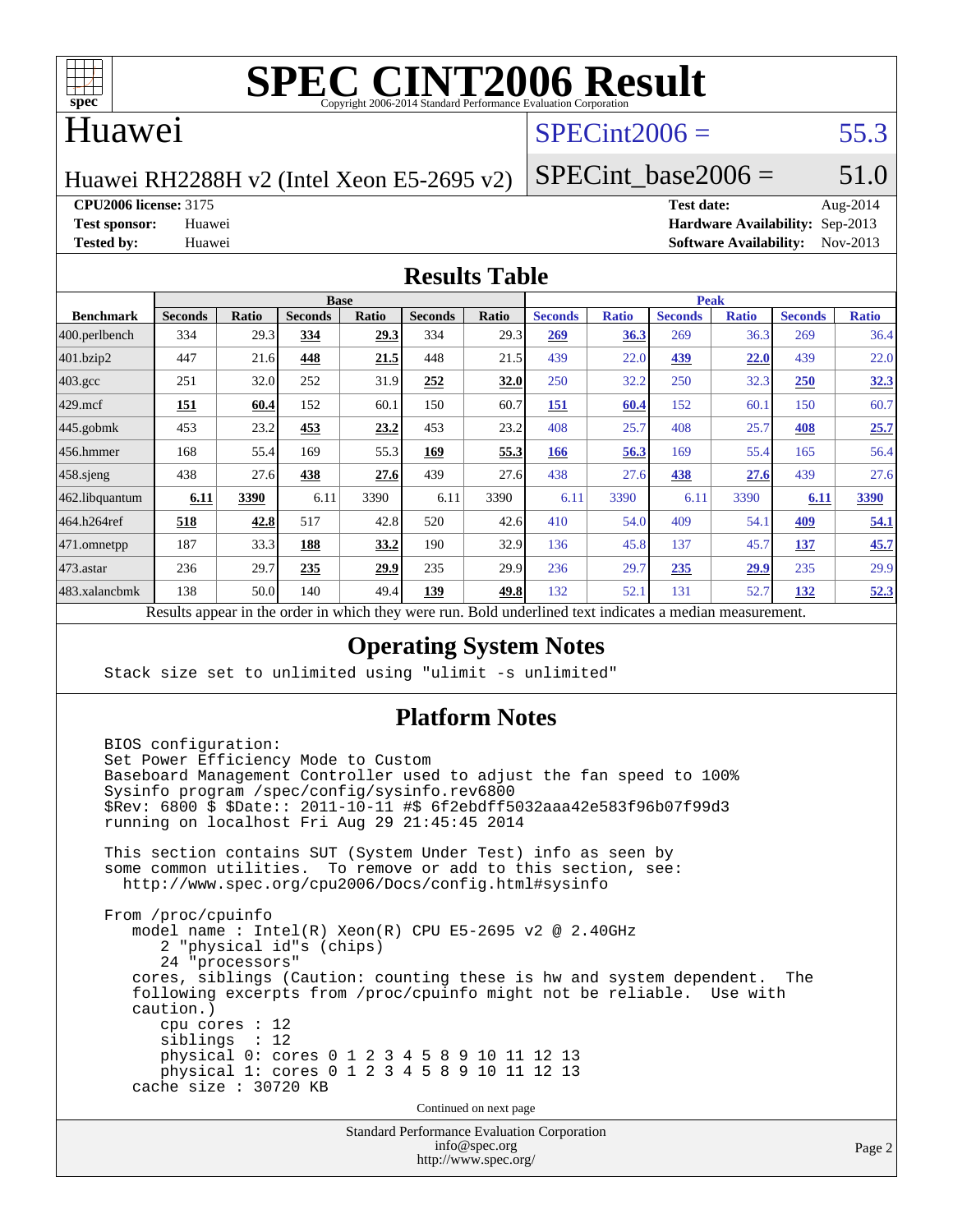

# **[SPEC CINT2006 Result](http://www.spec.org/auto/cpu2006/Docs/result-fields.html#SPECCINT2006Result)**

# Huawei

 $SPECint2006 = 55.3$  $SPECint2006 = 55.3$ 

Huawei RH2288H v2 (Intel Xeon E5-2695 v2)

**[CPU2006 license:](http://www.spec.org/auto/cpu2006/Docs/result-fields.html#CPU2006license)** 3175 **[Test date:](http://www.spec.org/auto/cpu2006/Docs/result-fields.html#Testdate)** Aug-2014 **[Test sponsor:](http://www.spec.org/auto/cpu2006/Docs/result-fields.html#Testsponsor)** Huawei **[Hardware Availability:](http://www.spec.org/auto/cpu2006/Docs/result-fields.html#HardwareAvailability)** Sep-2013 **[Tested by:](http://www.spec.org/auto/cpu2006/Docs/result-fields.html#Testedby)** Huawei **[Software Availability:](http://www.spec.org/auto/cpu2006/Docs/result-fields.html#SoftwareAvailability)** Nov-2013

SPECint base2006 =  $51.0$ 

#### **[Platform Notes \(Continued\)](http://www.spec.org/auto/cpu2006/Docs/result-fields.html#PlatformNotes)**

 From /proc/meminfo MemTotal: 264478184 kB HugePages\_Total: 0<br>Hugepagesize: 2048 kB Hugepagesize: /usr/bin/lsb\_release -d Red Hat Enterprise Linux Server release 6.5 (Santiago) From /etc/\*release\* /etc/\*version\* redhat-release: Red Hat Enterprise Linux Server release 6.5 (Santiago) system-release: Red Hat Enterprise Linux Server release 6.5 (Santiago) system-release-cpe: cpe:/o:redhat:enterprise\_linux:6server:ga:server uname -a: Linux localhost 2.6.32-431.el6.x86\_64 #1 SMP Sun Nov 10 22:19:54 EST 2013 x86\_64 x86\_64 x86\_64 GNU/Linux run-level 3 Aug 29 21:44 SPEC is set to: /spec Filesystem Type Size Used Avail Use% Mounted on /dev/sda2 ext4 272G 117G 142G 46% / Additional information from dmidecode: Memory: 4x Hynix HMT42GR7AFR4C-RD 16 GB 1867 MHz 2 rank 12x Samsung M393B2G70DB0-CMA 16 GB 1867 MHz 2 rank (End of data from sysinfo program)

#### **[General Notes](http://www.spec.org/auto/cpu2006/Docs/result-fields.html#GeneralNotes)**

Environment variables set by runspec before the start of the run: KMP\_AFFINITY = "granularity=fine,compact,0,1" LD\_LIBRARY\_PATH = "/spec/libs/32:/spec/libs/64" OMP\_NUM\_THREADS = "24" Binaries compiled on a system with 2 x Xeon X5645 CPU + 16GB memory using RHEL 6.1

 Transparent Huge Pages enabled with: echo always > /sys/kernel/mm/redhat\_transparent\_hugepage/enabled

# **[Base Compiler Invocation](http://www.spec.org/auto/cpu2006/Docs/result-fields.html#BaseCompilerInvocation)**

[C benchmarks](http://www.spec.org/auto/cpu2006/Docs/result-fields.html#Cbenchmarks):  $\text{icc}$   $-\text{m64}$ 

Continued on next page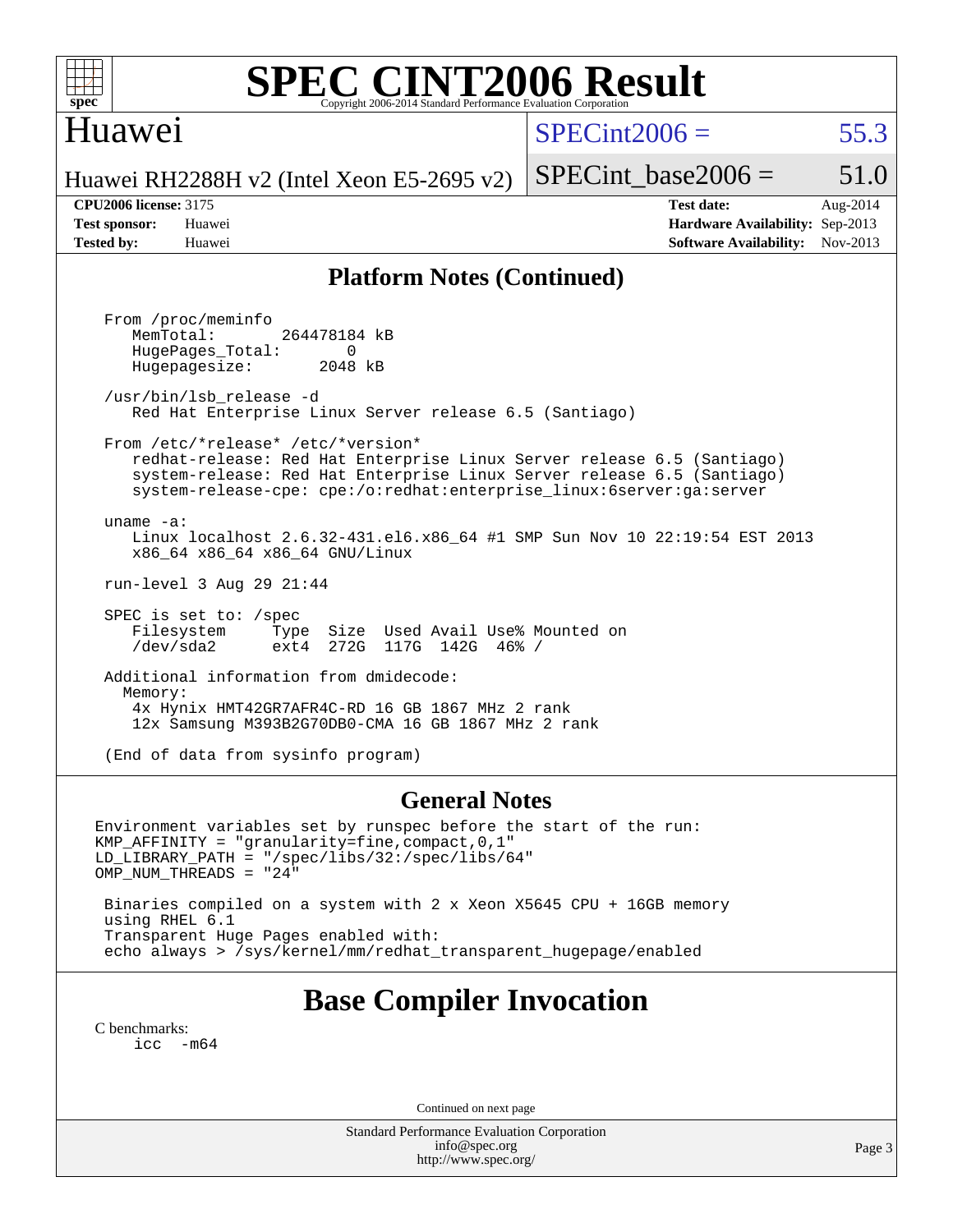| <b>SPEC CINT2006 Result</b><br>spec <sup>®</sup><br>Copyright 2006-2014 Standard Performance Evaluation Corporation                                                                                                                                                                                                                                                                                                                                                                                                                                                                                                                                                                               |                                                                                                               |  |  |  |  |  |
|---------------------------------------------------------------------------------------------------------------------------------------------------------------------------------------------------------------------------------------------------------------------------------------------------------------------------------------------------------------------------------------------------------------------------------------------------------------------------------------------------------------------------------------------------------------------------------------------------------------------------------------------------------------------------------------------------|---------------------------------------------------------------------------------------------------------------|--|--|--|--|--|
| Huawei                                                                                                                                                                                                                                                                                                                                                                                                                                                                                                                                                                                                                                                                                            | $SPECint2006 =$<br>55.3                                                                                       |  |  |  |  |  |
| Huawei RH2288H v2 (Intel Xeon E5-2695 v2)                                                                                                                                                                                                                                                                                                                                                                                                                                                                                                                                                                                                                                                         | 51.0<br>$SPECint base2006 =$                                                                                  |  |  |  |  |  |
| <b>CPU2006 license: 3175</b><br><b>Test sponsor:</b><br>Huawei<br><b>Tested by:</b><br>Huawei                                                                                                                                                                                                                                                                                                                                                                                                                                                                                                                                                                                                     | <b>Test date:</b><br>Aug-2014<br>Hardware Availability: Sep-2013<br><b>Software Availability:</b><br>Nov-2013 |  |  |  |  |  |
| <b>Base Compiler Invocation (Continued)</b>                                                                                                                                                                                                                                                                                                                                                                                                                                                                                                                                                                                                                                                       |                                                                                                               |  |  |  |  |  |
| $C_{++}$ benchmarks:<br>$icpc$ $-m64$                                                                                                                                                                                                                                                                                                                                                                                                                                                                                                                                                                                                                                                             |                                                                                                               |  |  |  |  |  |
| <b>Base Portability Flags</b>                                                                                                                                                                                                                                                                                                                                                                                                                                                                                                                                                                                                                                                                     |                                                                                                               |  |  |  |  |  |
| 400.perlbench: -DSPEC_CPU_LP64 -DSPEC_CPU_LINUX_X64<br>401.bzip2: -DSPEC_CPU_LP64<br>403.gcc: -DSPEC_CPU_LP64<br>429.mcf: -DSPEC_CPU_LP64<br>445.gobmk: -DSPEC_CPU_LP64<br>456.hmmer: -DSPEC_CPU_LP64<br>458.sjeng: -DSPEC_CPU_LP64<br>462.libquantum: - DSPEC_CPU_LP64 - DSPEC_CPU_LINUX<br>464.h264ref: -DSPEC_CPU_LP64<br>471.omnetpp: -DSPEC_CPU_LP64<br>473.astar: -DSPEC_CPU_LP64<br>483.xalancbmk: -DSPEC_CPU_LP64 -DSPEC_CPU_LINUX<br><b>Base Optimization Flags</b><br>C benchmarks:<br>-xSSE4.2 -ipo -03 -no-prec-div -parallel -opt-prefetch -auto-p32<br>$C_{++}$ benchmarks:<br>-xSSE4.2 -ipo -03 -no-prec-div -opt-prefetch -auto-p32<br>-Wl,-z, muldefs -L/smartheap -lsmartheap64 |                                                                                                               |  |  |  |  |  |
| <b>Base Other Flags</b>                                                                                                                                                                                                                                                                                                                                                                                                                                                                                                                                                                                                                                                                           |                                                                                                               |  |  |  |  |  |
| C benchmarks:                                                                                                                                                                                                                                                                                                                                                                                                                                                                                                                                                                                                                                                                                     |                                                                                                               |  |  |  |  |  |
| 403.gcc: -Dalloca=_alloca                                                                                                                                                                                                                                                                                                                                                                                                                                                                                                                                                                                                                                                                         |                                                                                                               |  |  |  |  |  |
| <b>Peak Compiler Invocation</b><br>C benchmarks (except as noted below):<br>$-m64$<br>icc<br>400.perlbench: icc -m32<br>445.gobmk: icc -m32                                                                                                                                                                                                                                                                                                                                                                                                                                                                                                                                                       |                                                                                                               |  |  |  |  |  |
| Continued on next page<br>Standard Performance Evaluation Corporation                                                                                                                                                                                                                                                                                                                                                                                                                                                                                                                                                                                                                             |                                                                                                               |  |  |  |  |  |
| info@spec.org<br>http://www.spec.org/                                                                                                                                                                                                                                                                                                                                                                                                                                                                                                                                                                                                                                                             | Page 4                                                                                                        |  |  |  |  |  |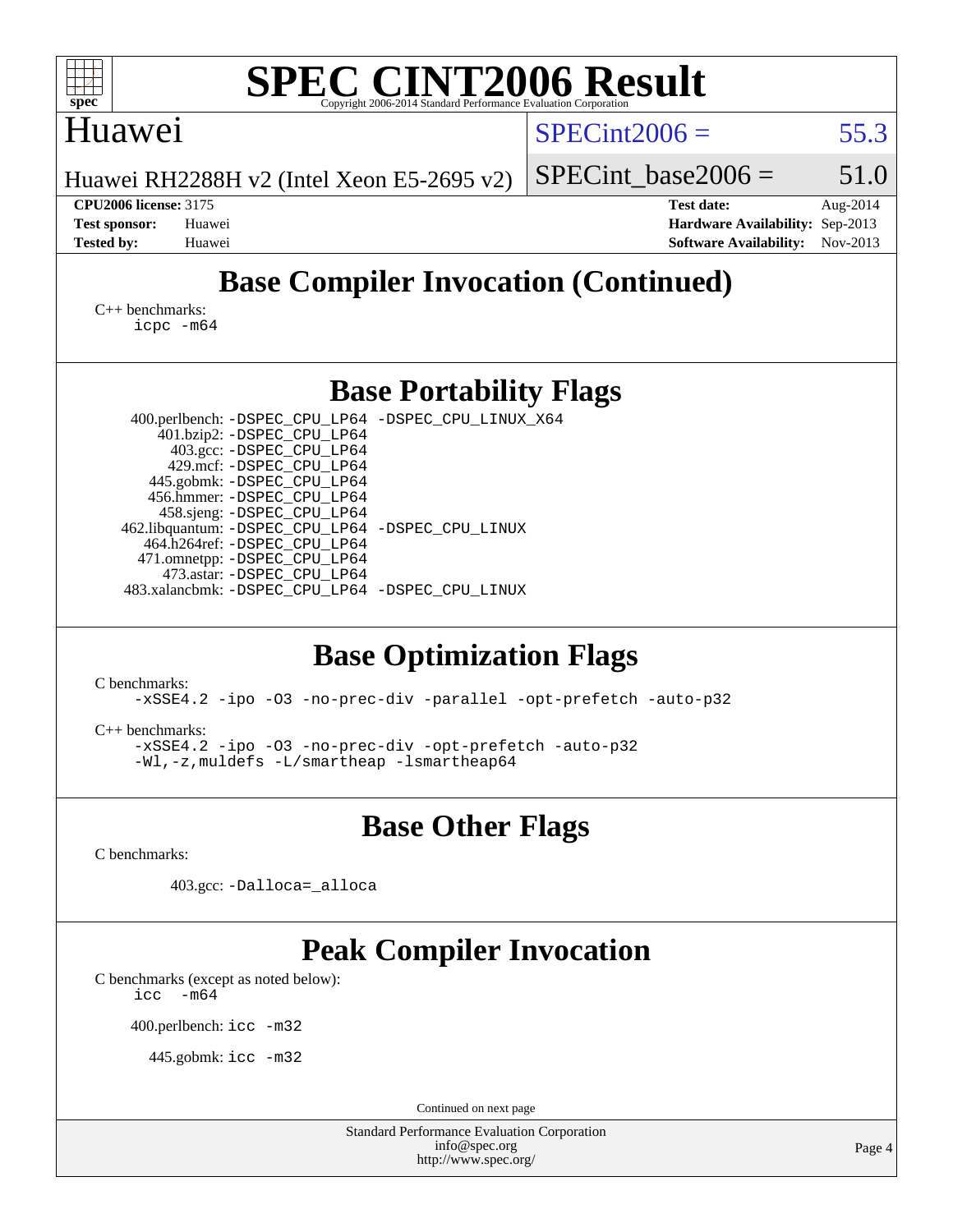

# **[SPEC CINT2006 Result](http://www.spec.org/auto/cpu2006/Docs/result-fields.html#SPECCINT2006Result)**

## Huawei

 $SPECint2006 = 55.3$  $SPECint2006 = 55.3$ 

SPECint base2006 =  $51.0$ 

Huawei RH2288H v2 (Intel Xeon E5-2695 v2)

**[CPU2006 license:](http://www.spec.org/auto/cpu2006/Docs/result-fields.html#CPU2006license)** 3175 **[Test date:](http://www.spec.org/auto/cpu2006/Docs/result-fields.html#Testdate)** Aug-2014 **[Test sponsor:](http://www.spec.org/auto/cpu2006/Docs/result-fields.html#Testsponsor)** Huawei **[Hardware Availability:](http://www.spec.org/auto/cpu2006/Docs/result-fields.html#HardwareAvailability)** Sep-2013 **[Tested by:](http://www.spec.org/auto/cpu2006/Docs/result-fields.html#Testedby)** Huawei **[Software Availability:](http://www.spec.org/auto/cpu2006/Docs/result-fields.html#SoftwareAvailability)** Nov-2013

# **[Peak Compiler Invocation \(Continued\)](http://www.spec.org/auto/cpu2006/Docs/result-fields.html#PeakCompilerInvocation)**

464.h264ref: [icc -m32](http://www.spec.org/cpu2006/results/res2014q3/cpu2006-20140831-31111.flags.html#user_peakCCLD464_h264ref_intel_icc_a6a621f8d50482236b970c6ac5f55f93)

[C++ benchmarks \(except as noted below\):](http://www.spec.org/auto/cpu2006/Docs/result-fields.html#CXXbenchmarksexceptasnotedbelow) [icpc -m32](http://www.spec.org/cpu2006/results/res2014q3/cpu2006-20140831-31111.flags.html#user_CXXpeak_intel_icpc_4e5a5ef1a53fd332b3c49e69c3330699)

473.astar: [icpc -m64](http://www.spec.org/cpu2006/results/res2014q3/cpu2006-20140831-31111.flags.html#user_peakCXXLD473_astar_intel_icpc_64bit_fc66a5337ce925472a5c54ad6a0de310)

**[Peak Portability Flags](http://www.spec.org/auto/cpu2006/Docs/result-fields.html#PeakPortabilityFlags)**

 400.perlbench: [-DSPEC\\_CPU\\_LINUX\\_IA32](http://www.spec.org/cpu2006/results/res2014q3/cpu2006-20140831-31111.flags.html#b400.perlbench_peakCPORTABILITY_DSPEC_CPU_LINUX_IA32) 401.bzip2: [-DSPEC\\_CPU\\_LP64](http://www.spec.org/cpu2006/results/res2014q3/cpu2006-20140831-31111.flags.html#suite_peakPORTABILITY401_bzip2_DSPEC_CPU_LP64) 403.gcc: [-DSPEC\\_CPU\\_LP64](http://www.spec.org/cpu2006/results/res2014q3/cpu2006-20140831-31111.flags.html#suite_peakPORTABILITY403_gcc_DSPEC_CPU_LP64) 429.mcf: [-DSPEC\\_CPU\\_LP64](http://www.spec.org/cpu2006/results/res2014q3/cpu2006-20140831-31111.flags.html#suite_peakPORTABILITY429_mcf_DSPEC_CPU_LP64) 456.hmmer: [-DSPEC\\_CPU\\_LP64](http://www.spec.org/cpu2006/results/res2014q3/cpu2006-20140831-31111.flags.html#suite_peakPORTABILITY456_hmmer_DSPEC_CPU_LP64) 458.sjeng: [-DSPEC\\_CPU\\_LP64](http://www.spec.org/cpu2006/results/res2014q3/cpu2006-20140831-31111.flags.html#suite_peakPORTABILITY458_sjeng_DSPEC_CPU_LP64) 462.libquantum: [-DSPEC\\_CPU\\_LP64](http://www.spec.org/cpu2006/results/res2014q3/cpu2006-20140831-31111.flags.html#suite_peakPORTABILITY462_libquantum_DSPEC_CPU_LP64) [-DSPEC\\_CPU\\_LINUX](http://www.spec.org/cpu2006/results/res2014q3/cpu2006-20140831-31111.flags.html#b462.libquantum_peakCPORTABILITY_DSPEC_CPU_LINUX) 473.astar: [-DSPEC\\_CPU\\_LP64](http://www.spec.org/cpu2006/results/res2014q3/cpu2006-20140831-31111.flags.html#suite_peakPORTABILITY473_astar_DSPEC_CPU_LP64) 483.xalancbmk: [-DSPEC\\_CPU\\_LINUX](http://www.spec.org/cpu2006/results/res2014q3/cpu2006-20140831-31111.flags.html#b483.xalancbmk_peakCXXPORTABILITY_DSPEC_CPU_LINUX)

# **[Peak Optimization Flags](http://www.spec.org/auto/cpu2006/Docs/result-fields.html#PeakOptimizationFlags)**

[C benchmarks](http://www.spec.org/auto/cpu2006/Docs/result-fields.html#Cbenchmarks):

 $400.$ perlbench:  $-xSSE4$ .  $2(pass 2)$  -prof-qen(pass 1) [-ipo](http://www.spec.org/cpu2006/results/res2014q3/cpu2006-20140831-31111.flags.html#user_peakPASS2_CFLAGSPASS2_LDCFLAGS400_perlbench_f-ipo)(pass 2) [-O3](http://www.spec.org/cpu2006/results/res2014q3/cpu2006-20140831-31111.flags.html#user_peakPASS2_CFLAGSPASS2_LDCFLAGS400_perlbench_f-O3)(pass 2) [-no-prec-div](http://www.spec.org/cpu2006/results/res2014q3/cpu2006-20140831-31111.flags.html#user_peakPASS2_CFLAGSPASS2_LDCFLAGS400_perlbench_f-no-prec-div)(pass 2) [-prof-use](http://www.spec.org/cpu2006/results/res2014q3/cpu2006-20140831-31111.flags.html#user_peakPASS2_CFLAGSPASS2_LDCFLAGS400_perlbench_prof_use_bccf7792157ff70d64e32fe3e1250b55)(pass 2) [-opt-prefetch](http://www.spec.org/cpu2006/results/res2014q3/cpu2006-20140831-31111.flags.html#user_peakCOPTIMIZE400_perlbench_f-opt-prefetch) [-ansi-alias](http://www.spec.org/cpu2006/results/res2014q3/cpu2006-20140831-31111.flags.html#user_peakCOPTIMIZE400_perlbench_f-ansi-alias) 401.bzip2: [-xSSE4.2](http://www.spec.org/cpu2006/results/res2014q3/cpu2006-20140831-31111.flags.html#user_peakPASS2_CFLAGSPASS2_LDCFLAGS401_bzip2_f-xSSE42_f91528193cf0b216347adb8b939d4107)(pass 2) [-prof-gen](http://www.spec.org/cpu2006/results/res2014q3/cpu2006-20140831-31111.flags.html#user_peakPASS1_CFLAGSPASS1_LDCFLAGS401_bzip2_prof_gen_e43856698f6ca7b7e442dfd80e94a8fc)(pass 1) [-ipo](http://www.spec.org/cpu2006/results/res2014q3/cpu2006-20140831-31111.flags.html#user_peakPASS2_CFLAGSPASS2_LDCFLAGS401_bzip2_f-ipo)(pass 2) [-O3](http://www.spec.org/cpu2006/results/res2014q3/cpu2006-20140831-31111.flags.html#user_peakPASS2_CFLAGSPASS2_LDCFLAGS401_bzip2_f-O3)(pass 2) [-no-prec-div](http://www.spec.org/cpu2006/results/res2014q3/cpu2006-20140831-31111.flags.html#user_peakCOPTIMIZEPASS2_CFLAGSPASS2_LDCFLAGS401_bzip2_f-no-prec-div) [-prof-use](http://www.spec.org/cpu2006/results/res2014q3/cpu2006-20140831-31111.flags.html#user_peakPASS2_CFLAGSPASS2_LDCFLAGS401_bzip2_prof_use_bccf7792157ff70d64e32fe3e1250b55)(pass 2) [-auto-ilp32](http://www.spec.org/cpu2006/results/res2014q3/cpu2006-20140831-31111.flags.html#user_peakCOPTIMIZE401_bzip2_f-auto-ilp32) [-opt-prefetch](http://www.spec.org/cpu2006/results/res2014q3/cpu2006-20140831-31111.flags.html#user_peakCOPTIMIZE401_bzip2_f-opt-prefetch) [-ansi-alias](http://www.spec.org/cpu2006/results/res2014q3/cpu2006-20140831-31111.flags.html#user_peakCOPTIMIZE401_bzip2_f-ansi-alias) 403.gcc: [-xAVX](http://www.spec.org/cpu2006/results/res2014q3/cpu2006-20140831-31111.flags.html#user_peakCOPTIMIZE403_gcc_f-xAVX) [-ipo](http://www.spec.org/cpu2006/results/res2014q3/cpu2006-20140831-31111.flags.html#user_peakCOPTIMIZE403_gcc_f-ipo) [-O3](http://www.spec.org/cpu2006/results/res2014q3/cpu2006-20140831-31111.flags.html#user_peakCOPTIMIZE403_gcc_f-O3) [-no-prec-div](http://www.spec.org/cpu2006/results/res2014q3/cpu2006-20140831-31111.flags.html#user_peakCOPTIMIZE403_gcc_f-no-prec-div) [-inline-calloc](http://www.spec.org/cpu2006/results/res2014q3/cpu2006-20140831-31111.flags.html#user_peakCOPTIMIZE403_gcc_f-inline-calloc) [-opt-malloc-options=3](http://www.spec.org/cpu2006/results/res2014q3/cpu2006-20140831-31111.flags.html#user_peakCOPTIMIZE403_gcc_f-opt-malloc-options_13ab9b803cf986b4ee62f0a5998c2238) [-auto-ilp32](http://www.spec.org/cpu2006/results/res2014q3/cpu2006-20140831-31111.flags.html#user_peakCOPTIMIZE403_gcc_f-auto-ilp32)  $429$ .mcf: basepeak = yes 445.gobmk: [-xSSE4.2](http://www.spec.org/cpu2006/results/res2014q3/cpu2006-20140831-31111.flags.html#user_peakPASS2_CFLAGSPASS2_LDCFLAGS445_gobmk_f-xSSE42_f91528193cf0b216347adb8b939d4107)(pass 2) [-prof-gen](http://www.spec.org/cpu2006/results/res2014q3/cpu2006-20140831-31111.flags.html#user_peakPASS1_CFLAGSPASS1_LDCFLAGS445_gobmk_prof_gen_e43856698f6ca7b7e442dfd80e94a8fc)(pass 1) [-prof-use](http://www.spec.org/cpu2006/results/res2014q3/cpu2006-20140831-31111.flags.html#user_peakPASS2_CFLAGSPASS2_LDCFLAGS445_gobmk_prof_use_bccf7792157ff70d64e32fe3e1250b55)(pass 2) [-ansi-alias](http://www.spec.org/cpu2006/results/res2014q3/cpu2006-20140831-31111.flags.html#user_peakCOPTIMIZE445_gobmk_f-ansi-alias) 456.hmmer: [-xSSE4.2](http://www.spec.org/cpu2006/results/res2014q3/cpu2006-20140831-31111.flags.html#user_peakCOPTIMIZE456_hmmer_f-xSSE42_f91528193cf0b216347adb8b939d4107) [-ipo](http://www.spec.org/cpu2006/results/res2014q3/cpu2006-20140831-31111.flags.html#user_peakCOPTIMIZE456_hmmer_f-ipo) [-O3](http://www.spec.org/cpu2006/results/res2014q3/cpu2006-20140831-31111.flags.html#user_peakCOPTIMIZE456_hmmer_f-O3) [-no-prec-div](http://www.spec.org/cpu2006/results/res2014q3/cpu2006-20140831-31111.flags.html#user_peakCOPTIMIZE456_hmmer_f-no-prec-div) [-unroll2](http://www.spec.org/cpu2006/results/res2014q3/cpu2006-20140831-31111.flags.html#user_peakCOPTIMIZE456_hmmer_f-unroll_784dae83bebfb236979b41d2422d7ec2) [-auto-ilp32](http://www.spec.org/cpu2006/results/res2014q3/cpu2006-20140831-31111.flags.html#user_peakCOPTIMIZE456_hmmer_f-auto-ilp32) [-ansi-alias](http://www.spec.org/cpu2006/results/res2014q3/cpu2006-20140831-31111.flags.html#user_peakCOPTIMIZE456_hmmer_f-ansi-alias) 458.sjeng: basepeak = yes 462.libquantum: [-xAVX](http://www.spec.org/cpu2006/results/res2014q3/cpu2006-20140831-31111.flags.html#user_peakCOPTIMIZE462_libquantum_f-xAVX) [-ipo](http://www.spec.org/cpu2006/results/res2014q3/cpu2006-20140831-31111.flags.html#user_peakCOPTIMIZE462_libquantum_f-ipo) [-O3](http://www.spec.org/cpu2006/results/res2014q3/cpu2006-20140831-31111.flags.html#user_peakCOPTIMIZE462_libquantum_f-O3) [-no-prec-div](http://www.spec.org/cpu2006/results/res2014q3/cpu2006-20140831-31111.flags.html#user_peakCOPTIMIZE462_libquantum_f-no-prec-div) [-parallel](http://www.spec.org/cpu2006/results/res2014q3/cpu2006-20140831-31111.flags.html#user_peakCOPTIMIZE462_libquantum_f-parallel) [-opt-prefetch](http://www.spec.org/cpu2006/results/res2014q3/cpu2006-20140831-31111.flags.html#user_peakCOPTIMIZE462_libquantum_f-opt-prefetch) [-auto-p32](http://www.spec.org/cpu2006/results/res2014q3/cpu2006-20140831-31111.flags.html#user_peakCOPTIMIZE462_libquantum_f-auto-p32) Continued on next page